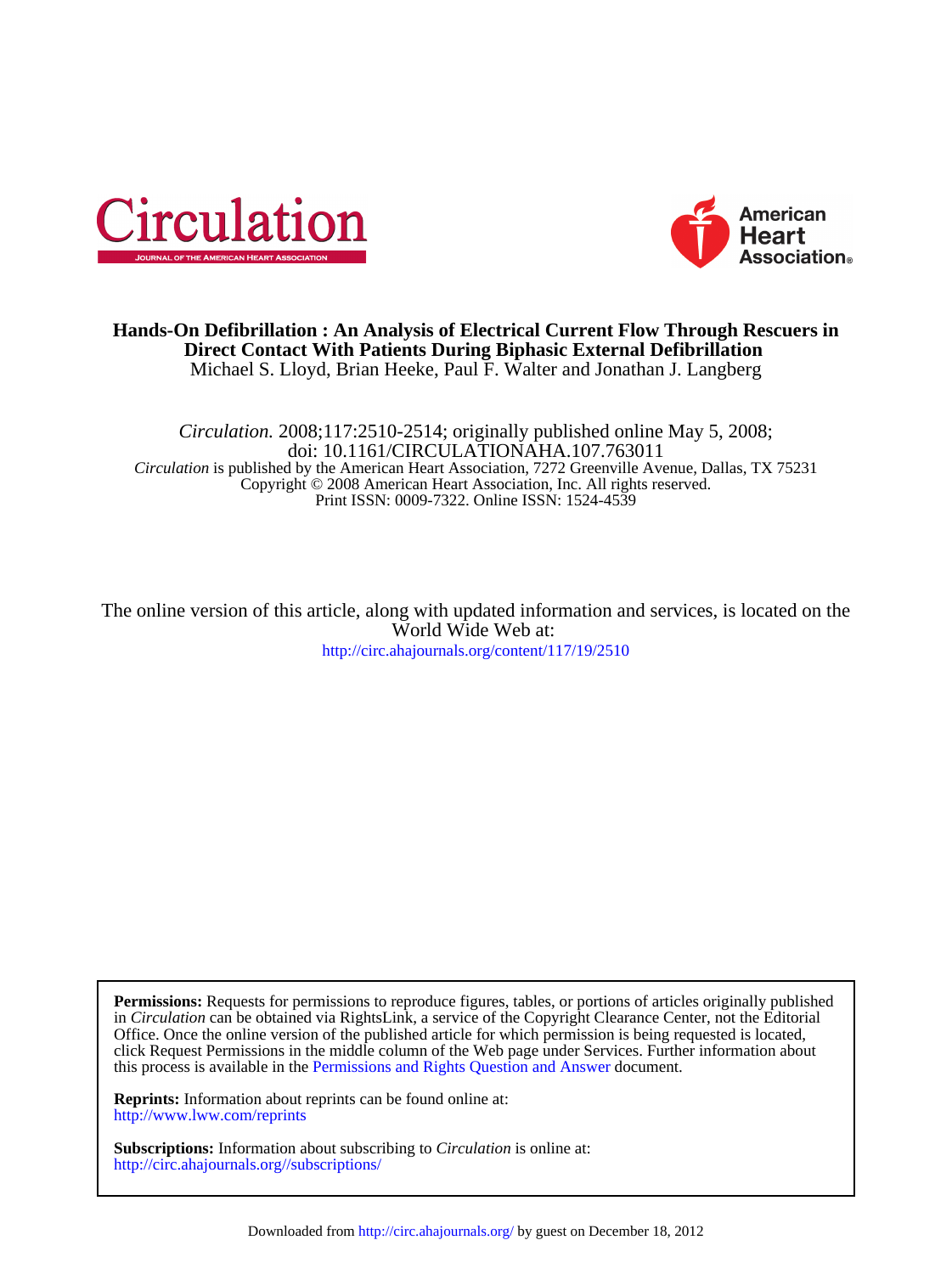# **Hands-On Defibrillation**

## **An Analysis of Electrical Current Flow Through Rescuers in Direct Contact With Patients During Biphasic External Defibrillation**

Michael S. Lloyd, MD; Brian Heeke, BS; Paul F. Walter, MD; Jonathan J. Langberg, MD

- *Background*—Brief interruptions in chest compressions reduce the efficacy of resuscitation from cardiac arrest. Interruptions of this type are inevitable during hands-off periods for shock delivery to treat ventricular tachyarrhythmias. The safety of a rescuer remaining in contact with a patient being shocked with modern defibrillation equipment has not been investigated.
- *Methods and Results*—This study measured the leakage voltage and current through mock rescuers while they were compressing the chests of 43 patients receiving external biphasic shocks. During the shock, the rescuer's gloved hand was pressed onto the skin of the patient's anterior chest. To simulate the worst case of an inadvertent return current pathway, a skin electrode on the rescuers thigh was connected to an electrode on the patient's shoulder. In no cases were shocks perceptible to the rescuer. Peak potential differences between the rescuer's wrist and thigh ranged from 0.28 to 14 V (mean  $5.8\pm5.8$  V). The average leakage current flowing through the rescuer's body for each phase of the shock waveform was  $283\pm140 \mu A$  (range 18.9 to 907  $\mu A$ ). This was below several recommended safety standards for leakage current.
- *Conclusions*—Rescuers performing chest compressions during biphasic external defibrillation are exposed to low levels of leakage current. The present findings support the feasibility of uninterrupted chest compressions during shock delivery, which may enhance the efficacy of defibrillation and cardiocerebral resuscitation. **(***Circulation***. 2008;117: 2510-2514.)**

**Key Words:** defibrillation  $\blacksquare$  resuscitation  $\blacksquare$  cardiopulmonary resuscitation  $\blacksquare$  electrical stimulation

Electrocution of rescuers has been recognized as a hazard of external defibrillation therapy.1 Historically, shocks were delivered with paddles that had large, rigid, metallic electrodes.2 Arcing was common owing to inconsistencies in electrode location and contact.3,4 Variability in the distribution and performance of the conductive gel was also an important cause of stray electrical current. Guidelines have thus mandated "hands-off" periods, whereby rescuers have no contact with the patient or stretcher during shock delivery.

## **Editorial p 2435 Clinical Perspective p 2514**

These hands-off periods pose a challenge to the current strategy of resuscitation for cardiac arrest. The American Heart Association guidelines for the management of cardiac arrest have emphasized the importance of minimizing any interruption in chest compressions during resuscitation.5 This emphasis is based on the improvements seen with chest compressions before defibrillation and the observation that even small delays in compressions during ventricular tachycardia or fibrillation impair resuscitation outcomes.<sup>6-9</sup>

There have been substantial changes to external defibrillation technology since the inception of resuscitation protocols with hands-off periods. Biphasic shocks and real-time impedance monitoring have reduced peak voltages. Paddles have been replaced in many cardiac arrest settings by conformal, adhesive, pregelled electrodes, which result in better and more consistent electrode-skin coupling. Enhancements of ECG filtering permit rhythm monitoring during chest compression.

With the current state of the art, if certain types of physical contact with the patient were safe during shock delivery, continuous manual compressions might be possible during cardiac arrest. We addressed the feasibility and safety of direct contact with the patient during defibrillation by measuring the voltage and current through volunteers simulating chest compressions on patients receiving external biphasic countershocks.

#### **Methods**

The study protocol was approved by the Institutional Review Board at Emory University. Written informed consent was obtained from all patients. The patient population recruited for the present study

Received December 27, 2007; accepted February 20, 2008.

From Emory University Hospital, Atlanta, Ga.

Correspondence to Michael Lloyd, MD, Emory University, Cardiac Electrophysiology Department, 1364 Clifton Rd NE, Suite F424, Atlanta, GA 30322. E-mail michael.lloyd@emoryhealthcare.org

<sup>© 2008</sup> American Heart Association, Inc.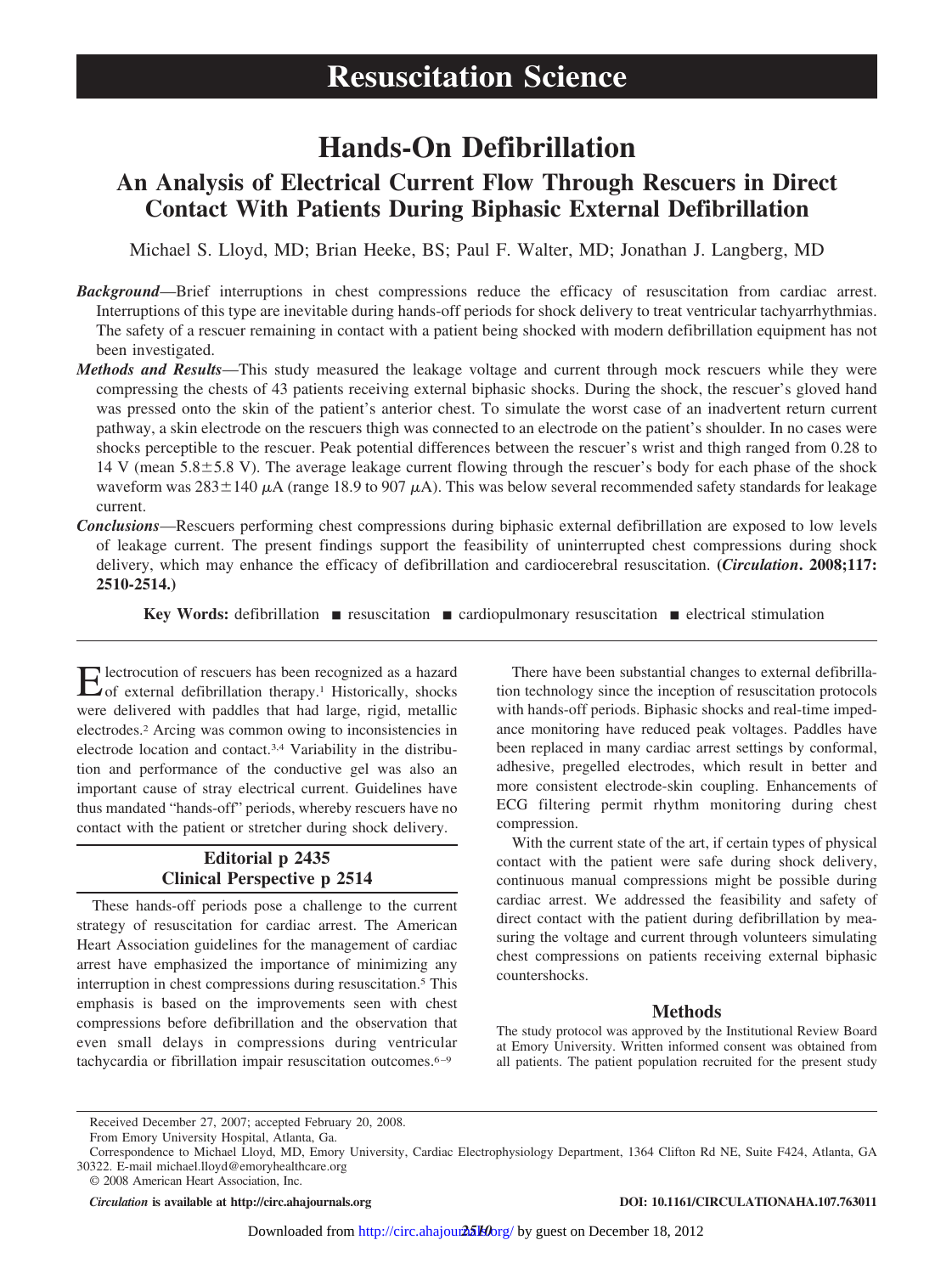

unteers applied  $\approx$  20 lb of downward pressure on the bare skin of the patient's lower sternum during shock delivery. Current return pathway indicates a conductive wire that connected the bare skin of the rescuer's thigh to the patient's posterior shoulder. This represents an inadvertent adverse electrical contact. Inset, The "rescuer-patient" circuit is represented by the overlying black line. Known resistances, indicated by resistor symbols, were used in series and parallel to this circuit to measure voltage and current. V1 and V2 indicate the 2 probes used for the recordings across the resistors; Pt, patient.

recordings and compared with International Electrotechnical Commission (IEC) 60601-1 and IEC 950 standards for electrical safety.

The authors had full access to and take full responsibility for the integrity of the data. All authors have read and agree to the manuscript as written.

#### **Results**

Rescuers were instrumented during 43 hands-on shocks in 39 patients. Four shocks were at 100 J, 27 were at 200 J, and 8 were at 360 J. None of the 43 shocks were perceptible to the rescuers. Seven of the 43 shocks did not produce sufficient leakage current to trigger the oscilloscope, which left 36 suitable for analysis. Representative leakage current and voltage recordings are shown in Figure 2, and summary data are in the Table. The voltage between the rescuer's hand and the return pathway on the thigh was  $5.8 \pm 5.8$  V (range 0.280) to 14.1 V). Leakage current through the rescuer simulating compressions was  $283 \pm 140 \mu A$  (range 18.9 to 907  $\mu A$ ) for each phase of the biphasic waveform. The duration of the defibrillation shocks was  $\approx$  15 ms, but this number varied slightly owing to impedance compensation by the defibrillator. With a constant pulse duration of 15 ms for calculations, the mean leakage energy was  $24 \pm 12 \mu J$  (range 0.07 to 95  $\mu$ J). Transthoracic impedances of the patient, as measured by the defibrillator, averaged  $60 \pm 15 \Omega$  (range 36 to 87  $\Omega$ ). The mean rescuer circuit impedance, as calculated by dividing the recorded leakage voltage and current, was  $22.7 \text{ k}\Omega$  (range 1.09 to 100  $k\Omega$ ).

The present data set was compared with several benchmarks of electrical safety (Figure 3). The IEC 950 maximum allowable leakage current for non-handheld equipment is 3500  $\mu$ A, which is well above the entire range of leakage current values we measured.10 For handheld equipment, the limit is 750  $\mu$ A. In a single patient, 1 phase of the biphasic waveform exceeded this value (910  $\mu$ A). The IEC 60601-1 guidelines for medical equipment are more rigorous owing to potential exposure to patients. Under this standard, the cutoff for enclosures is 500  $\mu$ A under single-fault conditions, which is greater than the overall mean leakage current in the present study; however, 8 measurements of the 72 phases (36 biphasic shocks) exceeded this cutoff.

included those undergoing elective cardioversion for persistent atrial fibrillation or flutter and those undergoing invasive electrophysiology study who were likely to need external cardioversion or defibrillation during the procedure. The external defibrillator used was a Lifepac 12 (Medtronic Corp, Minnesota, Minn), which delivers a truncated exponential biphasic waveform with impedance compensation. The defibrillator power source was a grounded standard mains outlet. Shocking electrodes were self-adhesive (Pad-Pro, Conmed Corp, Utica, NY) and were placed in the anteroposterior position for all patients. After intravenous sedation and the determination by the physician performing the procedure that it was safe to proceed, 1 of 4 healthcare workers (all coinvestigators of the study) simulated manual chest compressions on the patient. A schematic of the rescuer-patient construct is shown in Figure 1. With the coinvestigator wearing polyethylene medical gloves and standing at the right side of the patient's bed,  $\approx$  20 pounds of downward force was applied on the lower half of the patient's sternum in the area typical for chest compression. The palm of the investigator performing the chest compressions (termed "rescuer" for the remainder of the text) was in direct contact with the bare skin of the patient's chest adjacent to the anterior shocking electrode. Skin preparation for all electrode attachments included vigorous scrubbing with an alcohol pad and shaving when needed.

To simulate an inadvertent conductive contact between the patient and rescuer, adhesive silver–silver chloride electrodes were placed on the prepared skin of the patient's posterior left shoulder and the prepared skin of the rescuer's anterior thigh (electrode surface area  $\approx$  4 cm<sup>2</sup>; Conmed Corp). This electrical connection simulated an inadvertent skin-to-skin contact between the rescuer and the patient and allowed for a return pathway for leakage current across a rescuer. This connection established a "rescuer-patient circuit" in which the patient being shocked was the voltage source and the rescuer acted as the load. Measurement of the leakage current and voltage across the rescuer was performed by attaching button electrodes to the prepared bare skin of the rescuer's wrist. This electrode and another attached to the rescuer's thigh were connected to a resistor network with a 110-k $\Omega$  resistance in parallel with the patient-rescuer circuit and a 120- $\Omega$  resistance in series with the circuit (Figure 1, inset). Probes were attached across each of these resistors and connected to a digital dual-channel oscilloscope (Picoscope 2202, Picotech, Cambridgeshire, United Kingdom). Voltages across the resistors were recorded during shock delivery. Transient artifacts were subtracted from the initial 50  $\mu$ s of the onset, phase change, and termination of the recording. The absolute values of the voltages recorded across the 110-k $\Omega$  resistor for each phase of the biphasic waveform were used to derive an average voltage between the rescuer's hand and thigh. The voltage drops across the  $120-\Omega$ series resistor were used to determine current flow through the rescuer during both phases of the shock in an analogous fashion. The range, SD, and mean voltage and current were taken for 36 separate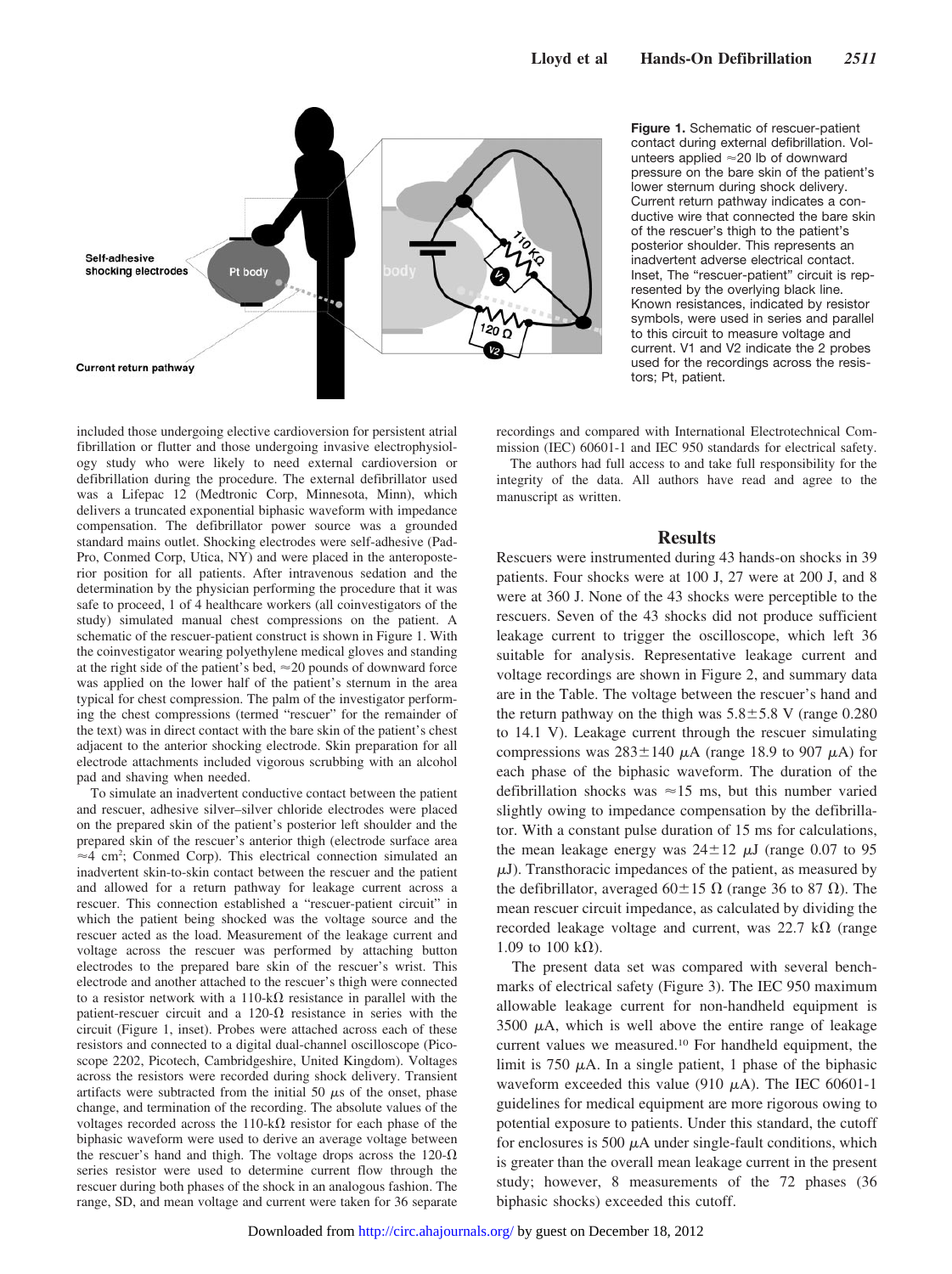

resistor in parallel: 4.75 V

resistor in series: 63.5 mV

**Figure 2.** Representative digital recordings during shock delivery. Waveforms closely resembled the truncated exponential biphasic waveform of a defibrillator. Left, Voltage across resistor in parallel, to derive voltage between the 2 points of contact with the patient. Right, Voltage across resistor in series with the rescuer-patient circuit; this value enabled the derivation of the leakage current.

#### **Discussion**

The present study was meant to simulate conditions during resuscitation of cardiac arrest victims by medical personnel. We assumed that these rescuers would use gloves as part of standard precautions and would have access to adhesive defibrillation pads. Rescuers in these conditions were exposed to low levels of leakage current and voltage when performing chest compression during delivery of biphasic shocks. This was the case despite the presence of a lowresistance return pathway between the rescuer's leg and the patient's thigh. To the best of our knowledge, these are the first human data to directly address the safety of hands-on defibrillation.

These findings are important because the data demonstrate the safety and feasibility of continuous manual chest compressions throughout the resuscitation cycle. The adverse hemodynamic consequences of delays between chest compression and defibrillation have been clearly demonstrated.9 Most groups have concluded that defibrillation should occur during and not after chest compressions, but concerns about safety have precluded implementation of such a strategy. To circumvent this, fully automated resuscitation systems have been designed that produce continuous compressions, but the practical use of such devices has been limited in most cardiac arrest scenarios.11 We have shown that it is possible to perform continuous manual compressions during shock de-

**Table. Measurements From 36 Shocks With Rescuer-Patient Contact During External Defibrillation**

|                                                        | Mean               | SD   | Range                                                         |
|--------------------------------------------------------|--------------------|------|---------------------------------------------------------------|
| Voltage across rescuer, V                              | 5.80               | 5.77 | $0.280 - 14.1$                                                |
| Current through rescuer,<br>μA                         | 283                | 140  | 18.9-907                                                      |
| Energy through rescuer,<br>μJ                          | 24                 | 12   | $0.070 - 95$                                                  |
| Impedance through<br>patient, $\Omega$                 | 60                 | 15   | $36 - 87$                                                     |
| Impedance through<br>rescuer-patient circuit, $\Omega$ | $2.27\times10^{4}$ |      | $1.40\times10^{4}$ 1.09 $\times10^{3}$ to 1.00 $\times10^{5}$ |

livery within the constraints of our model. Elimination of delays in compression before defibrillation would also prevent substantial time lags in restoration of adequate coronary perfusion pressure when chest compressions are resumed after a pause.12 Preventing hands-off periods may improve the quality of chest compressions, which has historically been poor.13 Shock delivery during chest compressions would potentially increase the likelihood of successful defibrillation by reducing transthoracic impedance.14 Finally, uninterrupted compressions would represent a protocol simplification and possibly reduce the time to a first shock.

The present data add to prior work examining leakage current from internally delivered defibrillation shocks in animals and humans. Although leakage currents were higher than those obtained from the present models due to much lower load resistances than our directly measured values, the data likewise showed that the overall leakage energy was small.<sup>15,16</sup>

No directly comparable safety standard exists for leakage current in this specific situation. Leakage current standards vary widely depending on the type of equipment and exposure scenario. Values for patients are appropriately much smaller than for occupational exposure.<sup>17,18</sup> Direct intracardiac exposure to very small leakage currents may cause harm.<sup>19</sup> The amount of current needed to cause potential harm is several orders of magnitude higher for external (skin to enclosure) exposure.

We chose to compare our measurements to standards for equipment in the household and in businesses (IEC 950, Underwriters Laboratory 1950) and to those set for medical equipment (IEC 60601-1). These values are obtained by measuring current flow through several paths that incorporate the object of concern, or enclosure. These standards are usually for continuous 60-Hz alternating current and measured with a fixed load simulating that of a human body. In the present study, the patient receiving the shock can be viewed as the voltage source, or enclosure, and the direct thigh-to-shoulder electrical connection between the rescuer and patient can be viewed as a single-fault condition. Although these comparisons are reasonable, the present data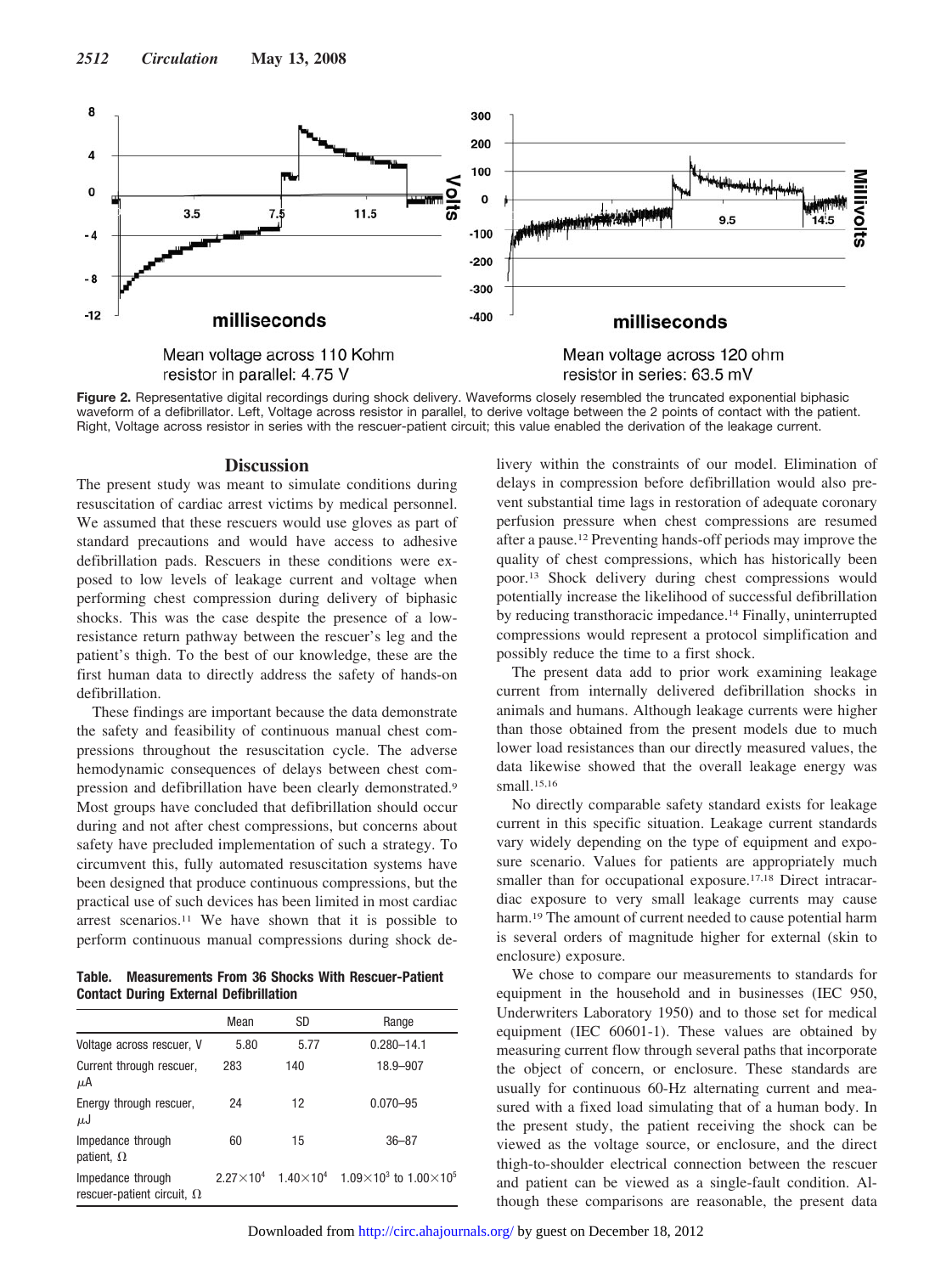

**Figure 3.** Average leakage current in 36 trials of hands-on defibrillation in relation to several benchmarks of electrical safety. The data are presented in cluster form as the mean current for each phase of the biphasic shocks. The entire range of data compared favorably with medical and occupational standards. IEC-950 indicates IEC 950, Standards for Household and Business/Occupational Items; IEC 60601-1, IEC 60601-1, Standards for Medical Equipment. \*This standard is for single-fault conditions.

differed from these standards because leakage current was recorded directly across rescuers' bodies instead of a simulated load.

The amount of harm that stray electrical energy could cause a human depends mostly on the current but also on voltage, oscillation frequency, current path, and duration of exposure. Safety standards for the latter variables are not well defined. The present study noted a low mean voltage (5.8 V), similar to a single cycle of a 67-Hz alternating current, given the biphasic nature of the waveform. The extremely short duration of exposure ( $\approx$ 15 ms) resulted in low total leakage energy. These variables are far less than what would be seen with accidental contact with an enclosure and further reduce the likelihood of the average  $283 \mu A$  leakage current posing harm to an individual.

For further perspective on safety, it is useful to compare the average leakage current we measured through rescuers to other, more palpable benchmarks of electrical exposure. The maximum value of leakage current in the present data was below a well-accepted threshold of perception, which agrees with the finding that none of the volunteers were able to sense the shock.<sup>20</sup> The mean leakage current we measured (283  $\mu$ A) was also below the average amount of current exposure from a home body-fat monitoring scale  $(500 \mu A)$  or that used in cardiac impedance plethysmography.21

The ethical considerations involving self-experimentation by the investigators performing manual contact have been considered and elaborated on elsewhere.22 Because this trial is the first of its kind in its use of human "rescuers" instead of a simulated load for leakage current measurement, only investigators with knowledge and experience of the risks of this type of maneuver participated. This knowledge and experience came from the routine practice of our electrophysiology laboratory, where manual contact comparable to that used in the present study is frequently made with patients being defibrillated to reduce the defibrillation threshold<sup>23</sup> and avoid dislodgement of intracardiac catheters during ablative procedures. On these grounds, our Institutional Review Board found that informed consent of the rescuers, because they were named investigators of the trial, was implicit in the design and submission of the study itself. Although measurements through investigators themselves introduces potential bias, we believed that it was unethical to use true "volunteers" without knowledge or experience in this arena.

The present study has important limitations. Our rescuerpatient model represents only 1 type of cardiac arrest scenario. Rescuers performed simulated compressions while wearing medical polyethylene gloves. Our measurements do not address bare skin-to-skin contact between the rescuers' hands and the anterior chest of the patient. We also did not examine leakage current using rigid handheld defibrillation paddles. The return pathway between rescuer and patient in the present study is likely to represent a better connection than with inadvertent contact during actual resuscitations. Nonetheless, it is possible that more robust conduction pathways could occur, especially if clothing or bedding is wet. In addition, poorly adherent defibrillating electrodes with resultant arcing could put a hands-on rescuer at risk. The present data, although applicable to a clinically practical construct of resuscitation, cannot be extrapolated beyond the constraints of our model.

Leakage measurements were made with the use of electrodes with an approximate surface area of 4 cm<sup>2</sup>. This could be a source of underestimation. Finally, contact pressure on the anterior chest of the patient was estimated and may have varied between measurements, possibly affecting the amount of leakage energy coupled to the rescuer.

#### **Summary**

Uninterrupted manual chest compressions during shock delivery are feasible. Within the constraints of our model, direct manual contact with a patient being defibrillated was associ